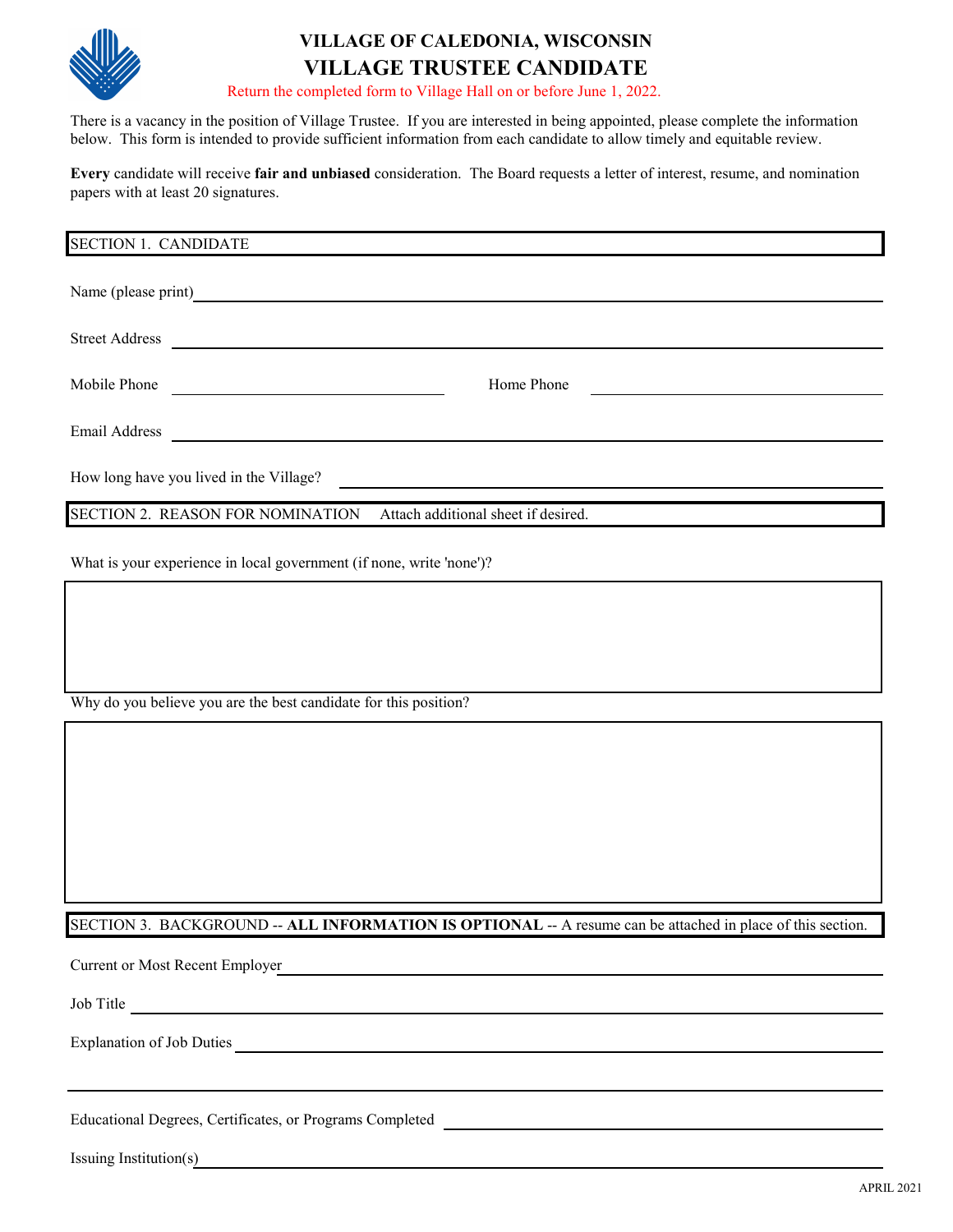## **NOMINATION PAPER FOR NONPARTISAN OFFICE**

| Candidate's name (required); no titles may be used.                                                  |                 | Candidate's residential address (required) No P.O. box addresses<br>Street, fire, or rural route number; box number (if rural route); and name of street or road |          |  |  |                                                                             | Candidate's municipality for appointment purposes (required)<br>$\Box$ Town<br>$\Box$ Village |  |
|------------------------------------------------------------------------------------------------------|-----------------|------------------------------------------------------------------------------------------------------------------------------------------------------------------|----------|--|--|-----------------------------------------------------------------------------|-----------------------------------------------------------------------------------------------|--|
|                                                                                                      |                 |                                                                                                                                                                  |          |  |  |                                                                             | $\Box$ City<br>(name of municipality)                                                         |  |
| Candidate's mailing address, including municipality for mailing purposes (required if different than |                 | State (required)                                                                                                                                                 | Zip code |  |  |                                                                             |                                                                                               |  |
| residential address(                                                                                 |                 | WI                                                                                                                                                               |          |  |  |                                                                             |                                                                                               |  |
| Title of office (required)<br>$\Box$ Branch                                                          |                 | Branch, district or seat number (required if applicable)                                                                                                         |          |  |  | Name of jurisdiction or district in which candidate seeks office (required) |                                                                                               |  |
|                                                                                                      | $\Box$ District |                                                                                                                                                                  |          |  |  |                                                                             |                                                                                               |  |
|                                                                                                      | $\square$ Seat  |                                                                                                                                                                  |          |  |  |                                                                             |                                                                                               |  |

I, the undersigned, request that the candidate, whose name and residential address are listed above, be considered for appointment to fill a vacancy, so that residents will have the opportunity to nominate  $\Box$  him or  $\Box$  her for appointment to the office listed above. I am eligible to nominate this candidate in the jurisdiction or district in which the candidate named above seeks office. I have not signed the nomination paper of any other candidate for the same office at this nomination process.

| The municipality used for mailing purposes, when different than municipality of residence, is not sufficient. The name of the municipality of residence must always be listed. |                                 |                                                                                                                                             |                                                                                                                            |                                |  |  |  |  |  |
|--------------------------------------------------------------------------------------------------------------------------------------------------------------------------------|---------------------------------|---------------------------------------------------------------------------------------------------------------------------------------------|----------------------------------------------------------------------------------------------------------------------------|--------------------------------|--|--|--|--|--|
| <b>Signatures of Electors</b>                                                                                                                                                  | <b>Printed Name of Electors</b> | Residential Address (No P.O. Box Addresses)<br><b>Street and Number or Rural Route</b><br>(Rural address must also include box or fire no.) | <b>Municipality of Residence</b><br>Check the type and write the<br>name of your municipality for<br>appointment purposes. | Date of Signing<br>Mo/Day/Year |  |  |  |  |  |
| $\vert$ 1.                                                                                                                                                                     |                                 |                                                                                                                                             | $\square$ Town<br>$\n  u$ Village<br>$\Box$ City                                                                           |                                |  |  |  |  |  |
| $\vert$ 2.                                                                                                                                                                     |                                 |                                                                                                                                             | $\square$ Town<br>$\Box$ Village<br>$\Box$ City                                                                            |                                |  |  |  |  |  |
| 3.                                                                                                                                                                             |                                 |                                                                                                                                             | $\square$ Town<br>$\n  u$ Village<br>$\Box$ City                                                                           |                                |  |  |  |  |  |
| 4.                                                                                                                                                                             |                                 |                                                                                                                                             | $\square$ Town<br>$\Box$ Village<br>$\Box$ City                                                                            |                                |  |  |  |  |  |
| 5.                                                                                                                                                                             |                                 |                                                                                                                                             | $\square$ Town<br>□ Village<br>$\Box$ City                                                                                 |                                |  |  |  |  |  |
| 6.                                                                                                                                                                             |                                 |                                                                                                                                             | $\square$ Town<br><b>Q</b> Village<br>$\Box$ City                                                                          |                                |  |  |  |  |  |
| ┃ 7.                                                                                                                                                                           |                                 |                                                                                                                                             | $\Box$ Town<br>$\Box$ Village<br>$\Box$ City                                                                               |                                |  |  |  |  |  |
| 8.                                                                                                                                                                             |                                 |                                                                                                                                             | $\square$ Town<br>$\Box$ Village<br>$\Box$ City                                                                            |                                |  |  |  |  |  |
| 9.                                                                                                                                                                             |                                 |                                                                                                                                             | $\square$ Town<br>□ Village<br>$\Box$ City                                                                                 |                                |  |  |  |  |  |
| 10.                                                                                                                                                                            |                                 |                                                                                                                                             | $\square$ Town<br>$\n  u$ Village<br>$\Box$ City                                                                           |                                |  |  |  |  |  |

## **CERTIFICATION OF CIRCULATOR**

(Name of circulator) **COVIDENT** Certify: I reside at <u>Circulator's residential address</u> - **Include number, street, and municipality.**)

I further certify I am either a qualified elector of Wisconsin, or a U.S. citizen, age 18 or older who, if I were a resident of this state, would not be disqualified from voting under Wis. Stat. §6.03. I personally circulated this nomination paper and personally obtained each of the signatures on this paper. I know that the signers are electors of the jurisdiction or district the candidate seeks to represent. I know that each person signed the paper with full knowledge of its content on the date indicated opposite his or her name. I know their respective residences given. I intend to support this candidate. I am aware that falsifying this certification is punishable under Wis. Stat. § 12.13(3)(a).

 $\overline{\phantom{a_{(B)_{\mathrm{inter}}\leftarrow\{(B)_{\mathrm{ate}}\}}$  (Date)  $\overline{\phantom{a_{(B)_{\mathrm{ate}}\leftarrow\{B\}}}$  (Signature of circulator) (Signature of circulator)